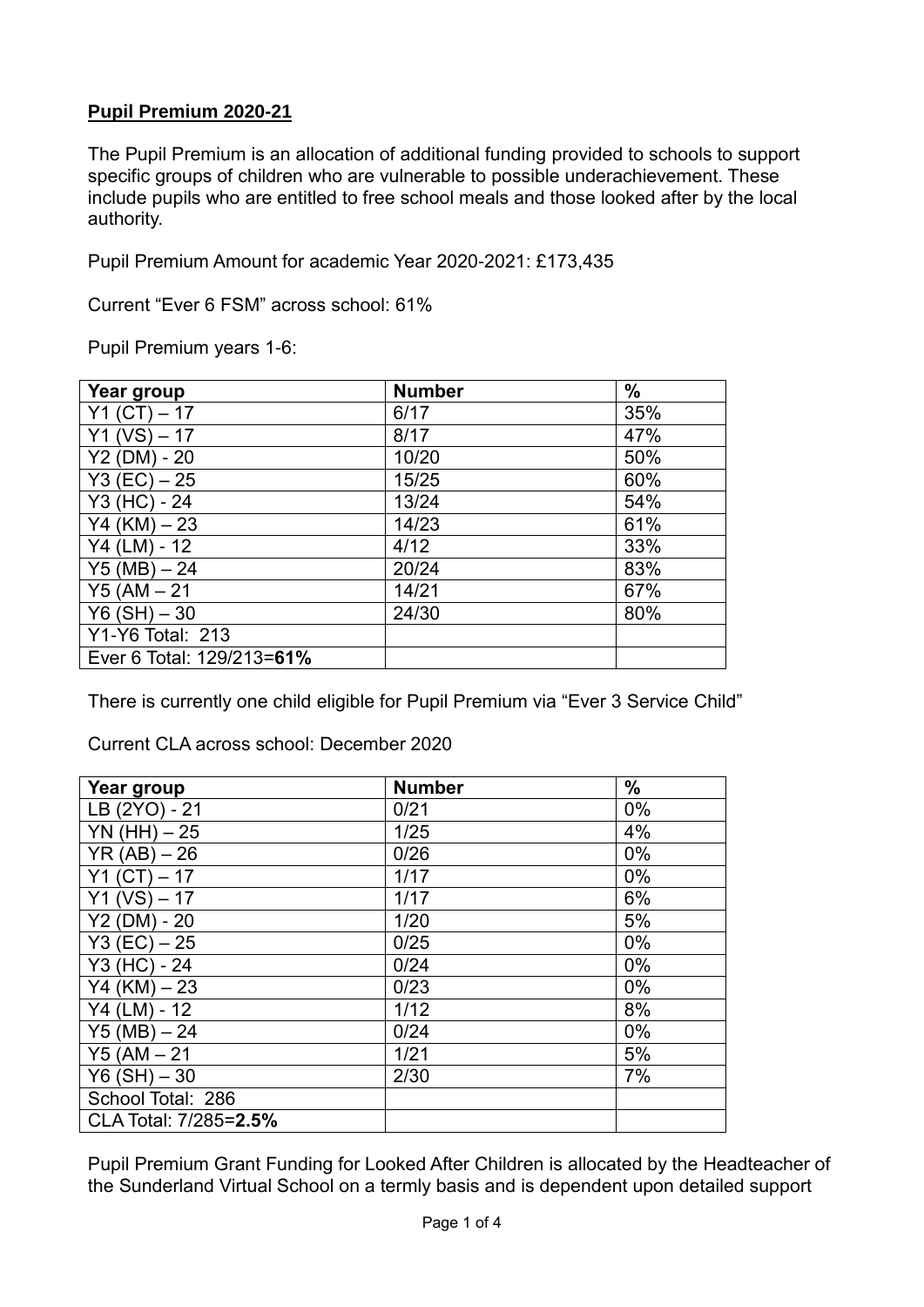for these pupils as described in Personal Education Plans.

There are currently two further children classed as "Post Looked After", who are adopted with a local family and one child who is placed under a Special Guardianship Order with family.

## **(i) Initiatives and Interventions for PP pupils 2020-2021**

- Funding to enable DHT to work non-class based, leading on Pupil Premium, SEND, CP, LAC etc. Cost: £25,000
- Funding to employ additional teachers to enable smaller classes in Y1, Y3, Y4 Y5 and Y6. Total cost: £70,000
- Funding to adapt the library and green learning den to create two new classrooms in which smaller classes can be taught. Cost: £1000
- Funding to provide additional TA support for EYFS. Cost: £5,000
- Funding to provide additional TA support for Y1. Cost: £8000
- Funding to provide additional TA support for Y2. Cost: £8000
- Funding to employ an additional TA to support Y6 pupils every morning. Cost: £8,000
- Funding for counsellors from I.M.P.A.C.T North East, with the additional following support packages: Weekly 1:1 "Magic Listener" counselling and nurture sessions throughout the year, plus additional 1:1 counselling sessions for parents and carers. Behaviour Support Programme for identified children on a 1:1 / 1:4 basis. Weekly lunchtime nurture sessions for groups/pairs or individuals. Termly sessions with School Playground Buddies. Termly parenting programmes 6x weekly. 2 inset sessions for whole staff. Access to 1:1 sessions for staff. Cost: £12,000
- Funding for teacher (KB) to carry out 1:1 assessments in YR in order to identify children to access Nuffield Early Intervention programme. Cost: £500
- Funding for TA to access Nuffield Early Intervention Language training course and lead 1:1 sessions with identified children plus the purchase of materials. (DP) Cost: £500
- Funding to support individual speech and language programmes for identified children. Cost: £2,000
- Funding to support two EAL pupils who have previously been home schooled in 1:1 and small group situations 3x30 minute sessions weekly. Cost: £2,000
- CPD for TAs lead interventions: including spelling, phonics and motor skills interventions as advised by the Educational Psychologist. Cost: £2,000
- Funding for Maths Lead, English Leads, Y2 and Y6 teachers to attend Local Authority led moderation sessions. Cost: £1000 (cover).
- CPD linked to key SIP aspects of Literacy and numeracy leading to targeted intervention work with individual pupils. Cost: £1,000
- Funding to provide high quality IT resources to enhance the learning across each year group Cost: £5000
- Funding to employ additional teacher one day per week to release subject leaders to plan enhancements to all areas of the curriculum. Cost: £5,000
- Funding for e-learning subscriptions to enhance the curriculum and engage learners. Cost: £2,000
- Funding to provide staffing for Breakfast Club, supporting vulnerable families. Cost £5,000
- Funding to provide resources including clothing and food packages for vulnerable families. Cost: £1,500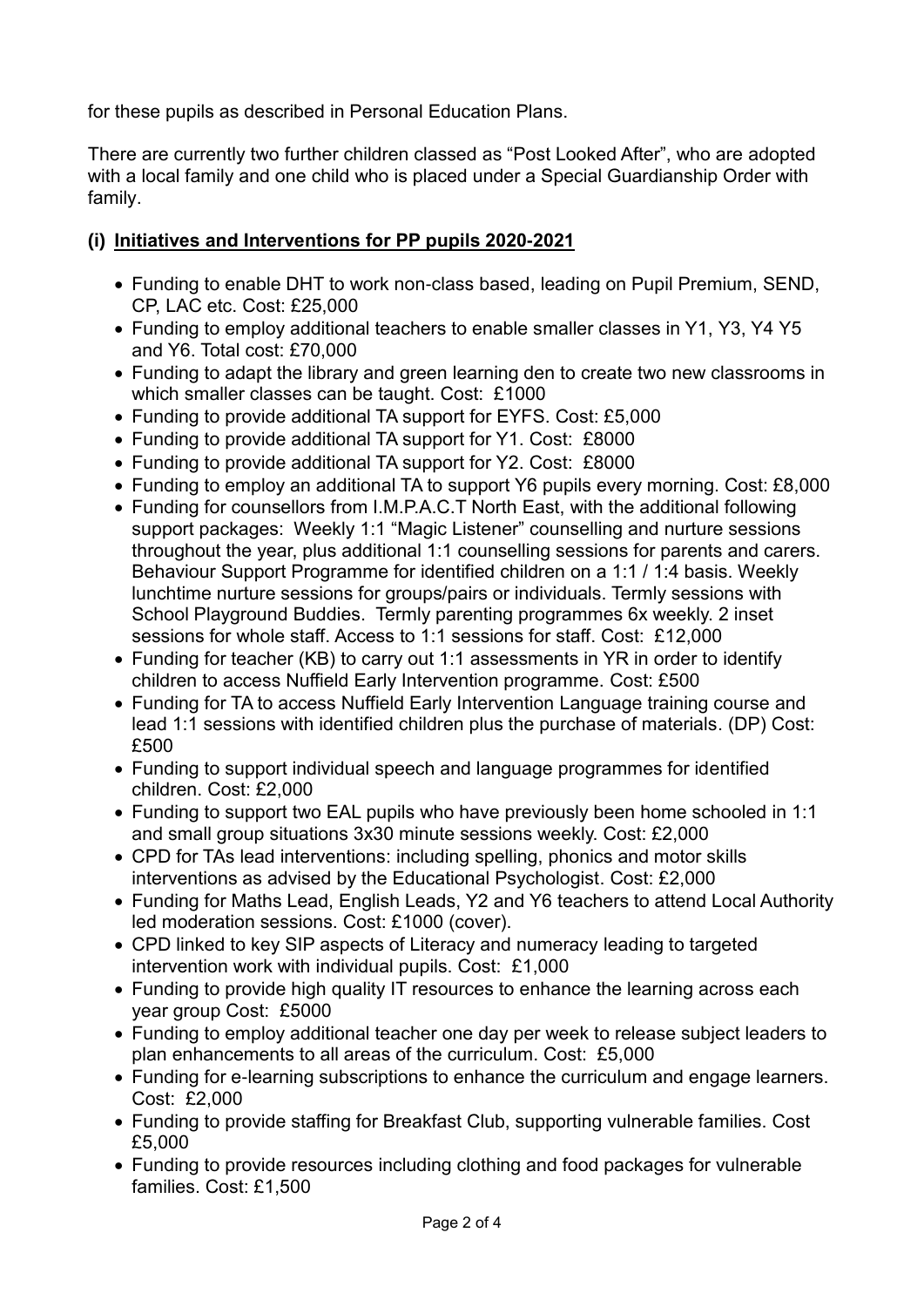- Funding to subsidise Y6 residential visit to Kingsway. Cost: £1,000
- Funding to support enrichment of curriculum via visits/visitors and workshops. Cost: £3,000
- Funding to support Whole School curricular theme weeks Cost: £2,000
- Funding for whole school "Jigsaw" PSHE Programme. Cost: £3,000

# **(ii) Specific Interventions for PP Pupils, by Key Stage. 2020-2021.**

# **Foundation Stage**

- I.M.P.A.C.T North East work funded for academic year. This work includes the following support packages: Weekly 1:1 "Magic Listener" counselling and nurture sessions throughout the year, led by two counsellors. Weekly Behaviour Support Programme in place for identified children. Weekly lunchtime nurture sessions for groups/pairs or individuals. Termly parenting programmes x6 weekly. Access to 1:1 sessions for staff.
- Small group or 1:1 interventions focussing on communication and language development: targeted work regarding understanding, vocabulary development, conceptual language.
- 1:1 and small group targeted speech and language following a specific programme DP)
- Small group or 1:1 speech and language intervention activities as advised by SaLT.
- 1:1 and small group interventions based on physical development and sensory needs as advised by AOT and Educational Psychologist.
- Daily BLAST intervention developing language skills
- Daily maths interventions focussing on counting, number recognition and number formation.
- Daily reading and writing intervention to develop children's skills of segmenting and blending, letter formation and phonics.
- Daily maths intervention to develop children's mathematical understanding targeting number recognition and calculation

# **Key Stage One**

- I.M.P.A.C.T North East work funded for academic year. This work includes the following support packages: Weekly 1:1 "Magic Listener" counselling and nurture sessions throughout the year, led by two counsellors. Weekly Behaviour Support Programme in place for identified children. Weekly lunchtime nurture sessions for groups/pairs or individuals. Termly parenting programmes x6 weekly. Access to 1:1 sessions for staff.
- Better Reading led by TA three times weekly.
- Small group intervention to support the development of children's fine motor skills. Resources purchased as advised by Educational Psychologist.
- Precision Teaching twice weekly led by a TA.
- Additional reading support led by TA.
- Small group or 1:1 speech and language intervention as advised by SaLT.